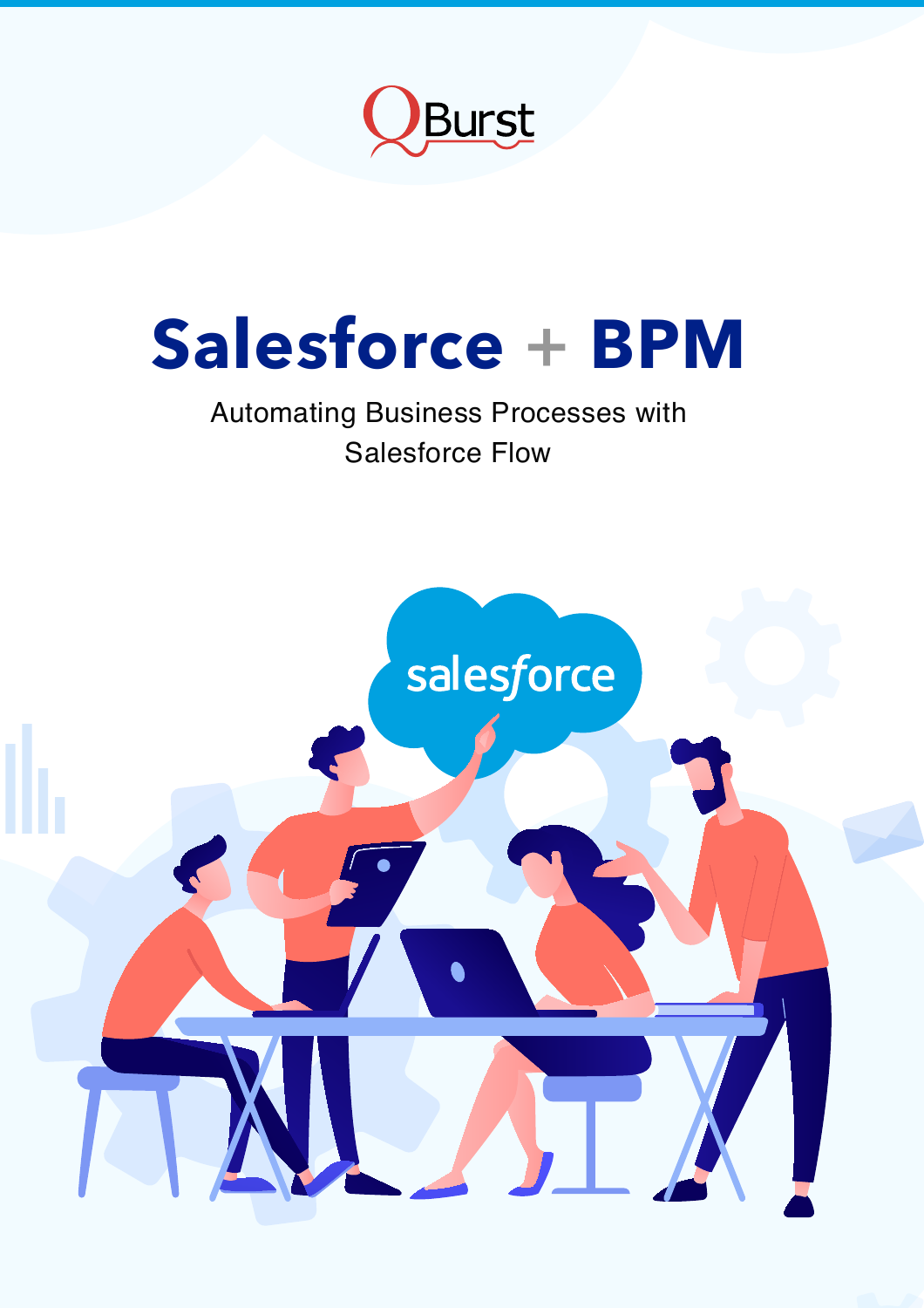Salesforce CRM helps automate several steps involved in the sales and service cycle. Salesforce has been continuously improving its automation tools while enabling sales teams to focus on core business objectives. A host of options such as Workflows, Process Builders, Flows, and Apex Triggers are available to automate and improve business processes.

### **Salesforce Flow**

Salesforce Flow consists of Flows and Processes. Flow Builder is a point and click tool which can be used to build flows to automate processes. There could be instances in Salesforce when users are forced to store data across multiple objects based on the design. If users are collecting information over calls, it may become tedious for them to fill in details, save the first record, and move on to the next. Flow Builder provides a screen element to collect data from a single screen and then the backend logic splits data across multiple objects. Another example for using Flow would be to automate creation of records after a service or maintenance closure or for sending survey emails to customers once their tickets or cases are closed.

#### **Flow Builder**

Before building the flow, it is advisable to draw the details of the flow to gain a better perspective. This ensures that the building process is easier. Flows can be used to collect, change, and perform DML operations in Salesforce. Components of a flow are shown in the diagram below.

The Toolbox (1) contains elements and resources which can be dragged and dropped onto the Canvas (2) to build the flow. Button bar (3) provides information about the flow.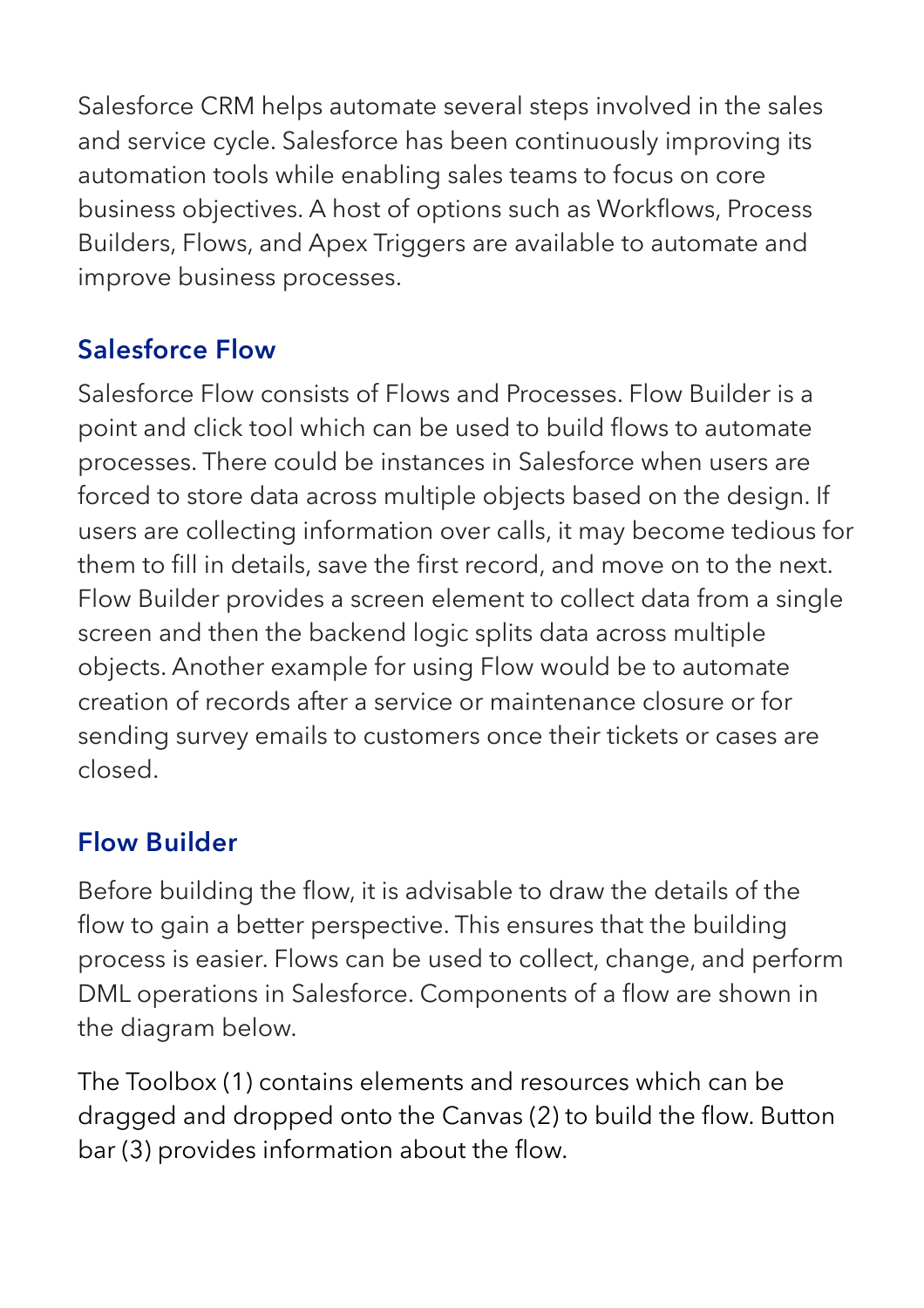

Screen elements can be used to collect information and have several components inbuilt. The fields with data types shown in the diagram can be mapped to Salesforce data. 'Get Records' elements fetch existing data from Salesforce, while 'Create Records' elements help in mapping the collected data to create records in Salesforce. A combination of both can be used to check if existing data can be updated instead of creating records. 'Decision Element' can branch the flow into two portions based on whether matches are found. Resources can be created as required to assign variable values to be used in the course of the flow.

As shown in the diagram, each element (1) in a flow fundamentally represents an action such as creating or updating data. Elements are linked using connectors (2) and each resource (3) represents a value or variable to be used in the flow.